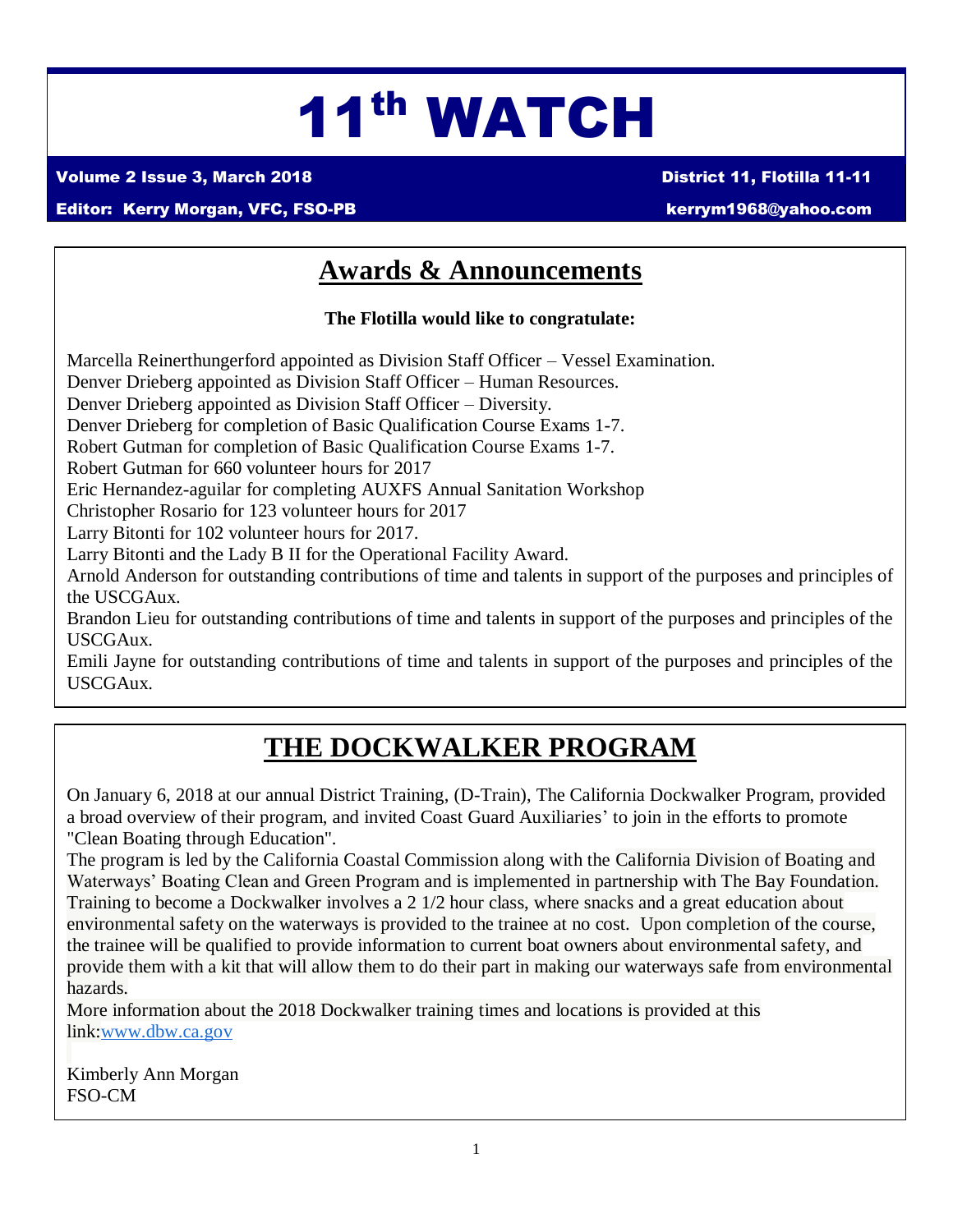#### **Paratus Prep**

For a chance at recognition by the Flotilla please send your answers to Kerry Morgan VFC, FSO-PB. Members who get all five questions correct will have their names read out during the monthly Flotilla meeting. The VFC can be reached at: [kerrym1968@yahoo.com](mailto:kerrym1968@yahoo.com)

- 1. A vessel is tide rode when it is?
	- a. Carrying extra rudder to compensate for the current.
	- b. Necessary to adjust the course steered to allow for the current.
	- c. At anchor and stemming the current.
	- d. Being forced off the pier by the current.
- 2. A vessel must have one approved ring life buoy on board if its length is over how many feet?
	- a. 6 feet.
	- b. 16 feet.
	- c. 26 feet.
	- d. 36 feet
- 3. A whipping on a fiber line?
	- a. Keeps the ends from fraying.
	- b. Strengthens it.
	- c. Protects your hands.
	- d. Becomes part of a splice.
- 4. Angular motion about the vertical axis of a vessel is called?
	- a. Yaw.
	- b. Surge.
	- c. Sway.
	- d. Roll.
- 5. A U.S. Coast Guard icebreaker, while escorting ships in ice, may sound four short and one long blasts on the whistle to indicate that the icebreaker?
	- a. Has become beset in fast ice.
	- b. Is increasing speed; watch for broken ice.
	- c. Have its engines full astern.
	- d. Is increasing the distance between vessels.

#### **Paratus Prep**

Below are the answers for the month of January

- 1. Laying out a line in successive circles flat on deck with the bitter end in the center is known as?
	- Flemishing.
- 2. Instead of whipping an end of a line, a temporary means of preventing the line from unraveling is to tie a?
	- Figure-eight knot.
- 3. In the context of ship handling, what would be the definition of shallow water?
	- Water depth of less than twice a vessel's draft.
- 4. In order to reduce your wake in a narrow channel you should?
	- Reduce your speed.
- 5. In order to pay out or slack a mooring line which is under strain, you should?
	- Surge the line. .

### **ID Cards**

Please check your I.D. cards to ensure they are in date. Any member who does not have an I.D. card or whose I.D. card will expire within the next 60 days should contact **Cynthia McClain**, FSO-HR as soon as possible. The FSO-HR can be reached by using the following email address:

[Cynthia.mcclain13.cm@gmail.com](mailto:Cynthia.mcclain13.cm@gmail.com)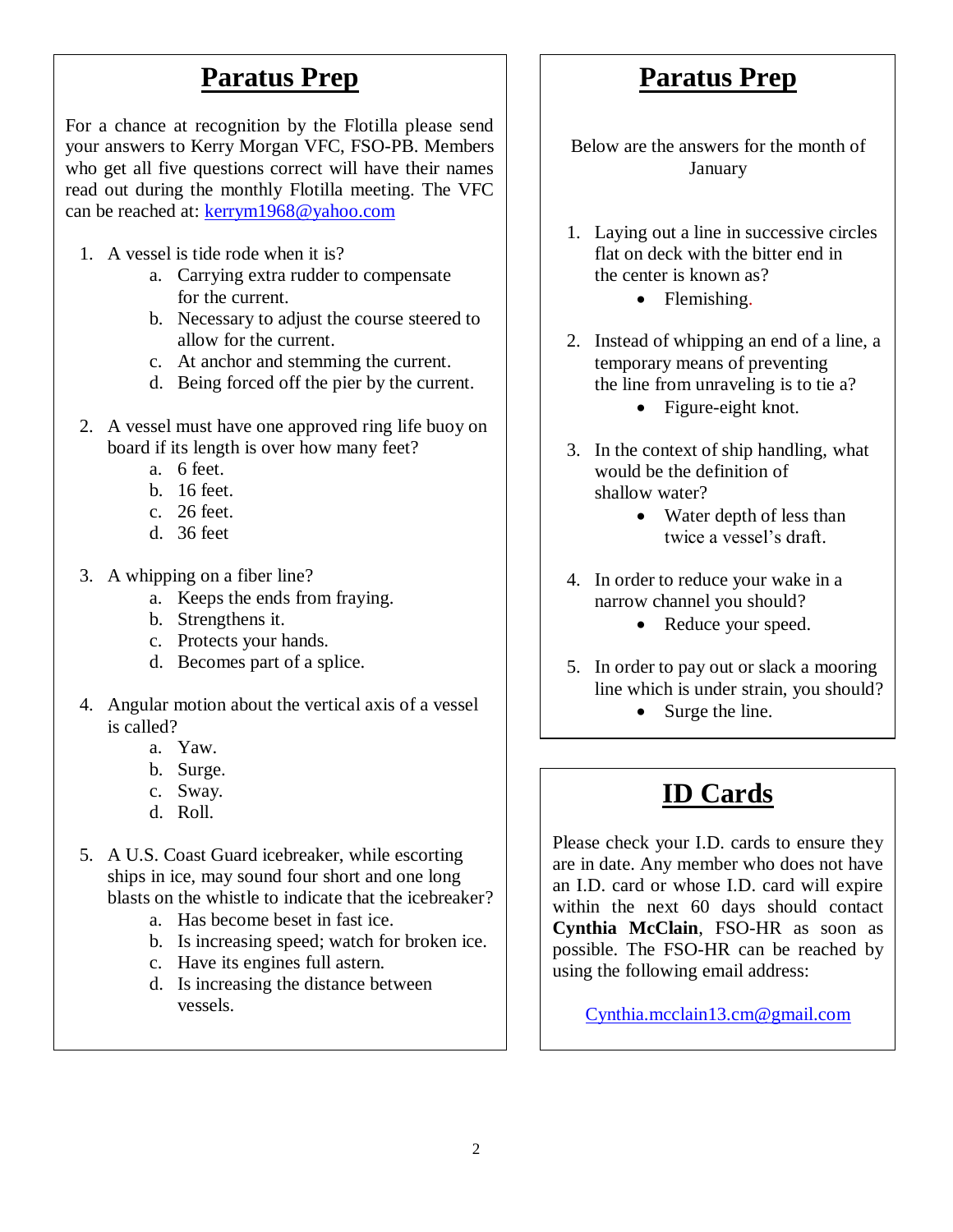#### **Knot of the Month**

Fisherman's Bend

fisherman's bend

Though the fisherman's bend is associated with fishing, it can slip when tied in nylon monofilament and other slippery lines. If more holding strength is required, the overhand knots can be made with more turns, as in the [double fisherman's knot,](https://en.wikipedia.org/wiki/Double_fisherman%27s_knot) and so on. It is compact, jamming when tightened and the [working ends](https://en.wikipedia.org/wiki/Working_end) can be cropped very close to the knot. It can also be easily tied with cold, wet hands.

#### **Monthly Meeting**

The next flotilla meeting will be on March 21, at Denny's Restaurant, 1180 Alabama Street, Redlands, CA, (north of I-10 freeway in Redlands, CA). Fellowship Hour begins at 1830, (6:30pm) meeting starts at 1930, (7:30pm).

# **Auxiliary History March**

In 1916, Third Lt. Elmer F. Stone attended aviation training at Pensacola, FL. On 22 March 1917, he completed the course and Lt. Stone became Coast Guard Aviator Number 1 and Naval Aviator number 36.

On March 19, 1946, the District Commodores and Directors of the Auxiliary held a three-day conference at Coast Guard Headquarters in Washington. This meeting of Auxiliarists and regular Coast Guard officers produced a blueprint for a streamlined Auxiliary that would function as a civilian arm of the peacetime Coast Guard. Each Auxiliarist would be required to own at least a twenty-five percent interest in a boat, airplane, or amateur radio station, or "by reason of...special training or experience" be "deemed by the Commandant to be qualified for membership in the Auxiliary.

01 March, 2003, U. S. Department of Homeland Security formally established. U. S. Coast Guard Auxiliary member organization.

# **Dates to Remember**

**March 17 and 31, 2018**, 8:00am – 12:00pm, Aux workshop for boat crew, Corona Odd fellows Lodge, email Tom Olson SO-OP.

**April 21, 2018**, 8:00am – 5:00pm, First Aid Course, Corona Odd fellows Lodge, \$10 for lunch, \$40 for mask and book, only 20 places, dress in comfortable civilian clothing, email Tom Olson SO-OP.

**June 2, 2018**, 8:00am – 5:00pm, About Boating Safety Course, Corona Odd fellows Lodge, \$10 for lunch, email Tom Olson SO-OP.

**Aug 11, 2018**, 8:00am – 5:00pm, About Boating Safety Course, Corona Odd fellows Lodge, \$10 for lunch, email Tom Olson SO-OP.

**Sep 29, 2018**, 8:00am – 5:00pm, About Boating Safety Course, Corona Odd fellows Lodge, \$10 for lunch, email Tom Olson SO-OP.

**Oct 20, 2018**, 8:00am – 5:00pm, About Boating Safety Course, Corona Odd fellows Lodge, \$10 for lunch, email Tom Olson SO-OP.